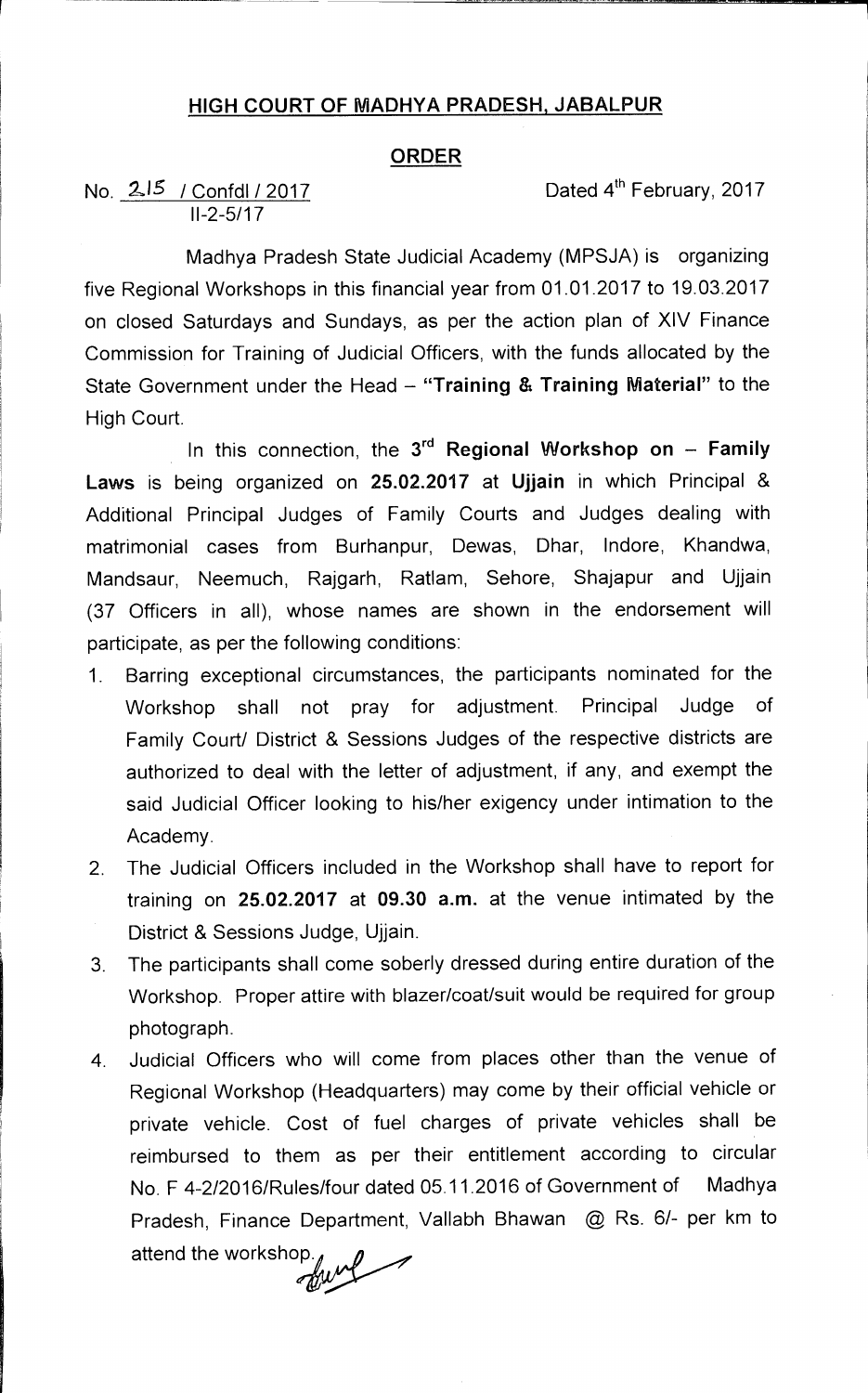Respective District & Sessions Judges from whose districts Judicial Officers have been nominated for the Workshop shall be allotted fund for reimbursement of TA bills of the participant Judicial Officers.

- 5. The District & Sessions Judge, Ujjain has to provide all logistic support like arranging public address system, conference hall having capacity to accommodate atleast 32 Judicial Officers etc. required for conducting the said workshop, stay arrangements of the participants/Officers & Staff of MPSJA, catering services, etc.
- 6. During workshop breakfast, working lunch and tea twice with light snacks shall be served. The outstation participants shall be provided dinner packs, on request.
- 7. Stay arrangement shall be provided on single/twin sharing basis for the participants.
- 8. The District Judge may utilize the services of two of the Judges from District Judiciary for logistic support and they shall be paid remuneration of Rs. 1,000/- per head and the District Judge shall be paid remuneration of Rs. 1,500/- for guidance and providing logistic support, which shall be adjusted towards their honorarium paid as guest faculty.

Class III and Class IV employees (two each) of the District Headquarters whose services will be utilized during the workshop, an incentive of Rs. 450/- to Class III employees and Rs. 250/- to Class IV employees shall be provided.

9. Judicial Officers at regional headquarters or from other places, whose services are utilized as Guest Faculty for the purpose of workshop, shall be paid honorarium as per High Court Order dated 26.08.2016.

**BY ORDER OF HON'BLE THE ACTING CHIEF JUSTICE** 

 $\widehat{\mathbf{y}}_{\text{l}}(\mathbf{y}_{\text{l}})$ **(MANOHAR MAMTANI) REGISTRAR GENERAL** 

Dated 4<sup>th</sup> February, 2017

Endt. No. 216 / Confdl / 2017 11-2-5/17 Copy forwarded to:-

- 1 The Deputy Controller, Govt. Central Press, Arera Hills, Habibganj, Bhopal-6 for publication in the next issue of the M.P. Gazaette
- 2 The Principal Secretary, Govt. M.P. Law & Legislative Affairs Department, 1<sup>st</sup> Floor, Vindhyachal Bhawan, Bhopal, Pin 462 006, for information.
- 3 The Accountant General, (1), M.P. Gazetted Audit Department, Gwalior, for information.

2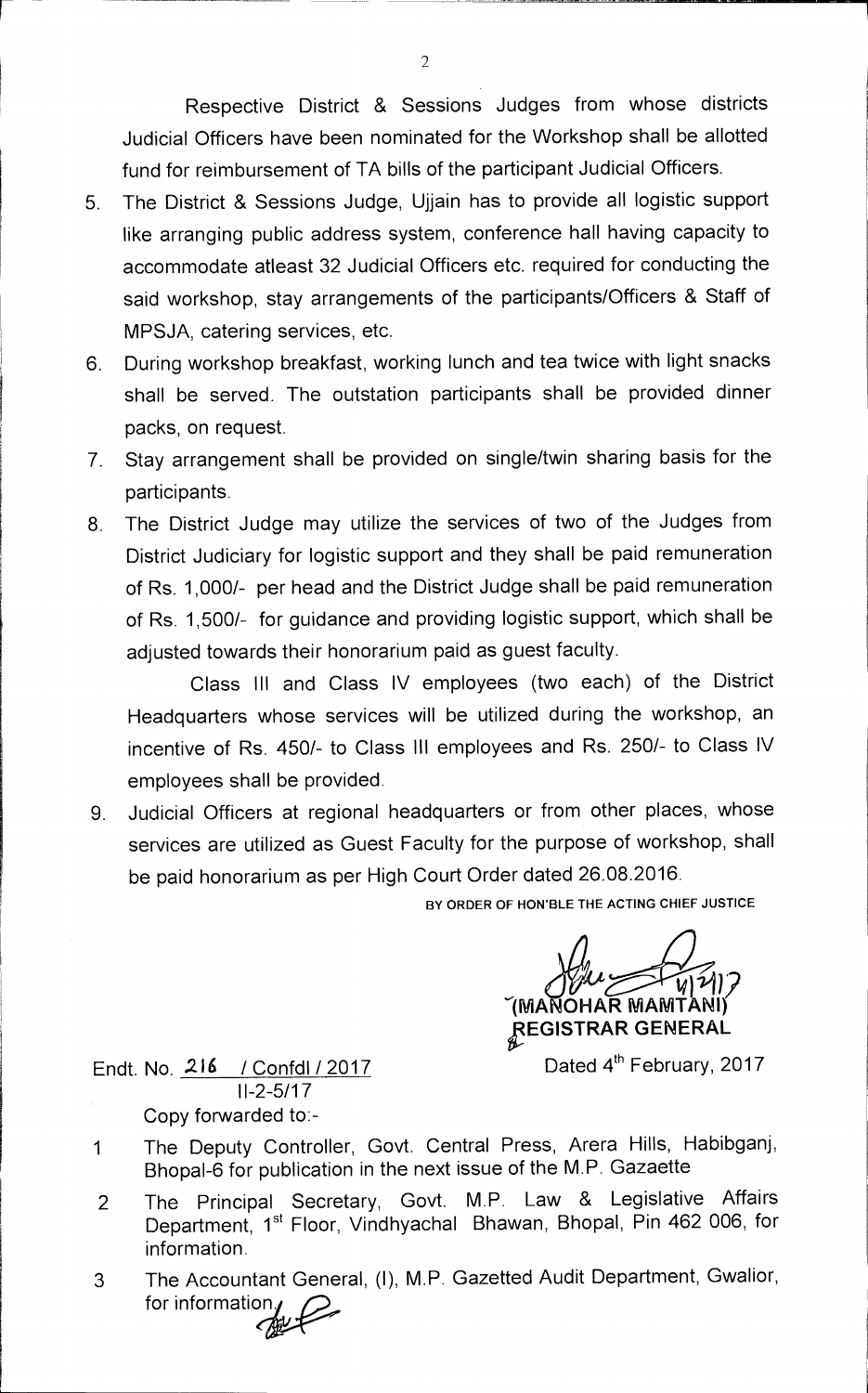- 3
- 4 The Accountant General, (II), Gwalior, for information.
- 5.
- 
- 1. Shri Om Prakash Sharma (Jr.), Additional Principal Judge, Family Court, Ujjain
- 2. Smt. Durga Dawar, Principal Judge, Family Court, Mandsaur
- 3. Shri Prahlad Singh Patidar, Principal Judge, Family Court, Ujjain
- 4. Shri Mohammad Yusuf Mansuri, Principal Judge, Family Court, Sehore
- 5. Shri Vrindawan Lal Jha, II Additional Principal Judge, Family Court, Indore
- 6. Shri Narendra Kumar Satsangi, Principal Judge, Family Court, Dhar
- 7. Shri Avinash Kumar Khare, Principal Judge, Family Court, Neemuch
- 8. Smt. Laxmi Sharma, Principal Judge, Family Court, Ratlam
- 9. Shri Avnindra Kumar Singh, Principal Judge, Family Court, Khandwa
- 10. Shri Suresh Randive, Principal Judge, Family Court, Burhanpur
- 11. Smt. Surabhi Mishra, Principal Judge, Family Court, Indore
- 12. Shri Rajendra Prasad Sharma (Jr.), I ADJ, Neemuch
- 13. Dr. Om Prakash Tiwari II ADJ, Rajgarh
- 14. Shri Shyam Bihari Verma, X ADJ, Ujjain
- 15. Shri Ramanand Chand, I Addl. Principal Judge, Family Court, Indore
- 16. Ku. Neena Ashapure, ADJ, Kannod, District Dewas
- 17. Shri Anish Kumar Mishra, AJ to ADJ, Sardarpur, District Dhar
- 18. Shri Rajeev Kumar Karmahe, I ADJ, Shujalpur, District Shajapur
- 19. Smt. Alka Dube, I ADJ, Ashta, District Sehore
- 20. Smt. Vidhi Saxena, ADJ, Agar, District Shajapur
- 21. Shri Ravindra Singh Kushwah, ADJ, Manasa, District Neemuch
- 22. Shri Puran Chandra Gupta, ADJ, Mahidpur, District Ujjain
- 23. Shri Vivek Kumar Shrivastava, ADJ, Khachrod, District Ujjain
- 24. Shri Anil Kumar Singh, ADJ, Sonkatch, District Dewas
- 25. Shri Bhurelal Prajapati, XV ADJ, Indore
- 26. Shri lqbal Khan Ghauri, II ADJ, Jaora, District Ratlam
- 27. Smt. Pravina Vyas, Ill ADJ, Mandsaur
- 28. Shri Kalusingh Bariya, ADJ, Dharampuri, District Dhar
- 29. Shri Kailash Chandra Yadav, ADJ, Susner, District Shajapur
- 30. Shri Ashok Kumar Sharma (Jr.1), ADJ, Sarangapur, District Rajgarh
- 31. Shri Sanjay Kumar Chaturvedi, ADJ, Kukshi, District Dhar
- 32. Shri Sanjiv Jain, ADJ, Khategaon, District Dewas
- 33. Shri Mohammad Musa Khan, ll ADJ, Nasrullaganj, Sehore
- 34. Shri Shamroz Khan, I ADJ, Biaora, District Rajgarh<br>
W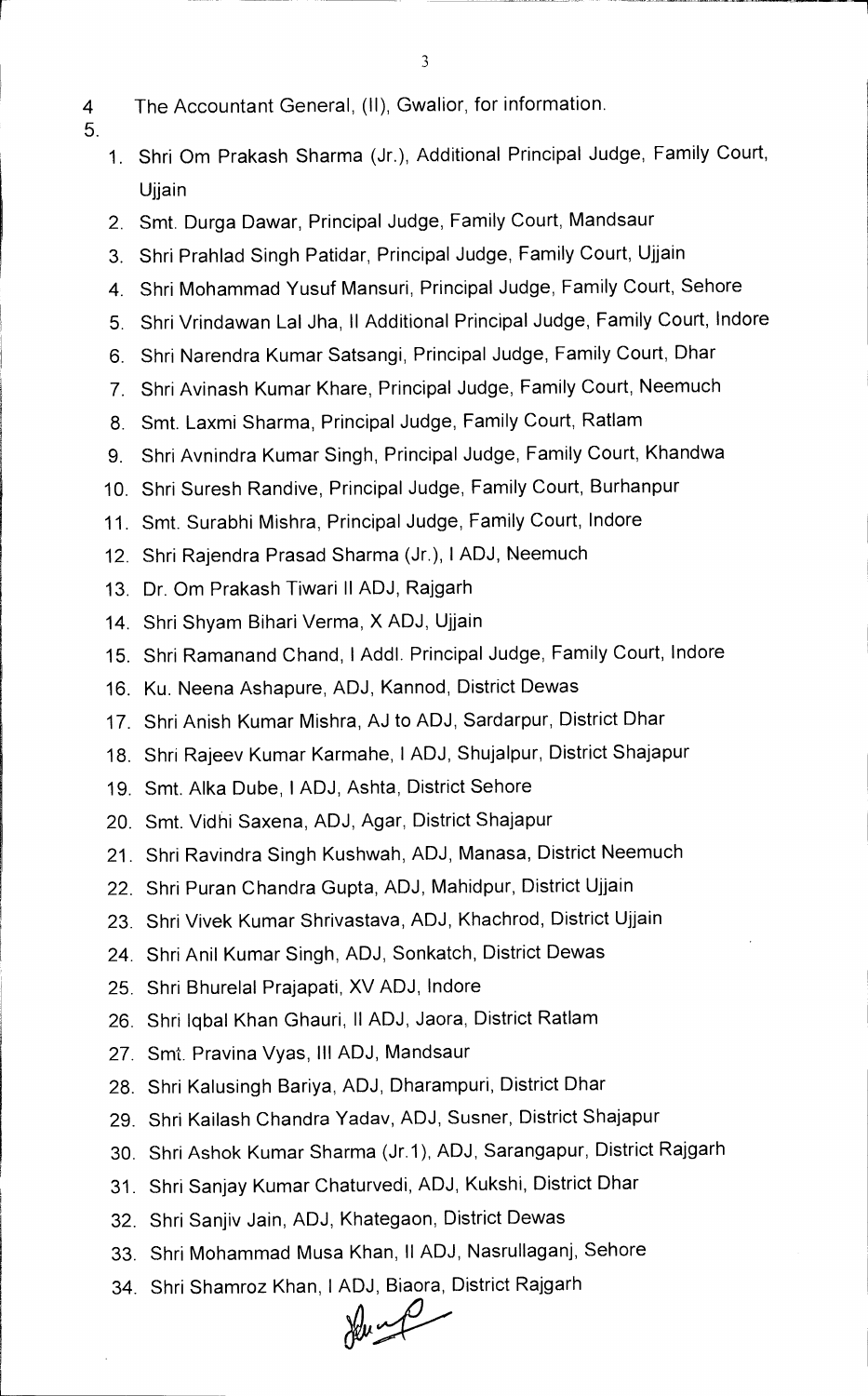- 35. Shri Sudhir Singh Chouhan, ADJ, Badnagar, District Ujjain
- 36. Smt. Manisha Baser, ADJ, Bagli, District Dewas
- 37. Shri Rakesh Kumar Jain, ADJ, Manawar, District Dhar

**With a direction to participate in the Regional Workshop to be organized on 25.02.2017 from 09.30 a.m. at Ujjain.** 

- 6. The District and Sessions Judge, Burhanpur/ Dewas/ Dhar/ Indore/ Khandwa/ Mandsaur/ Neemuch/ Rajgarh/ Ratlam/ Sehore/ Shajapur/ Ujjain for information and necessary action. You are further directed to send confirmation of receiving of this communication immediately, by fax
- 7 Budgetary allocation of **Rs.1,51,000/-** will be made to District & Sessions Judge, Ujjain vide a separate order of the High Court to meet the expenses of Regional Workshop at Ujjain **on 25.02.2017 (Saturday).**
- 8. Budgetary allocation for reimbursement of TA/fuel expenses of participant judges from the respective districts will be made to the District and Sessions Judge, Burhanpur/ Dewas/ Dhar/ Indore/ Khandwa/ Mandsaur/ Neemuch/ Rajgarh/ Ratlam/ Sehore/ Shajapur/ Ujjain vide a separate order of the High Court.
- 9. Registrar (I.T.), High Court of Madhya Pradesh, Jabalpur, for sending copy of order by e-mail to following Judicial Officers:-
	- 1. District Judge (Inspection), High Court Premises, Jabalpur/ District Judge (Inspection), J.E.-1, Judges Enclave, Residency Area, Indore-452001 / District Judge (Inspection), 28/B, Race-course Road, Opposite Maila Ground, Gwalior (M.P.), for information.
	- 2. Principal Registrar, High Court of M.P., Bench Indore, for information
	- 3. Principal Registrar, High Court of M.P., Bench at Gwalior, New High Court Building, City Centre, Gwalior, for information.
	- 4. Member Secretary, M.P. State Legal Services Authority, 574, South Civil Lines, Jabalpur, for information.
	- 5. Principal Registrar (Judicial)/ (Vigilance)/ (I.L.R. & Examination), High Court of M.P., Jabalpur, for information.
	- 6. Registrar (VL.)/ (District Establishment)/ (Judicial-I)/ (Judicial-II)! (Administration)/ (Exam & Labour Judiciary)/ District Judge (Inspection)/ Officer on Special Duty/ Registrar/Secretary, High Court Legal Service Committee, High Court of Madhya Pradesh, Jabalpur, for

information.<br>Allen